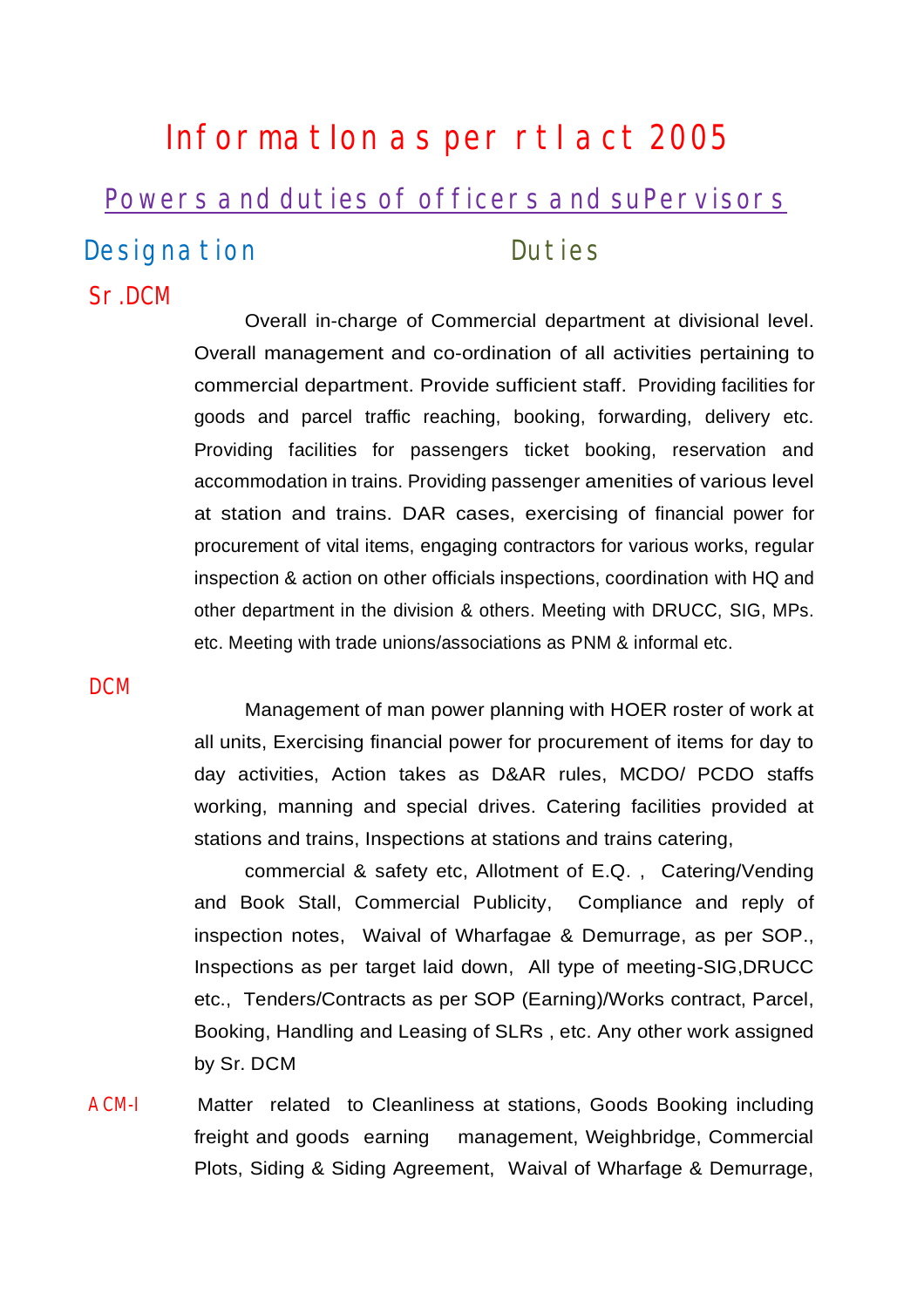as per SOP, Reply to parliamentary question, Training of staff, Manuals, Rule Books and Circulars of Commercial Department , Refund, Claims and Guarantee Bonds, Establishment of Gr.'D' Commercial Staff, MP/ MLAs reference and reply, RTI reply, Inspection as per targets laid down, All types of meetings, Any other work assigned by Sr. DCM and DCM, etc.

ACM-II

Matter related with Ticket Checking , Passenger Booking and Reservation Including fare., Passenger Amenities, STD PCO, ATMs, Tenders/Contracts as per SOP (Earning/Works contracts),Washing contracts, Audit objections/ Accounts inspection including TIA reports., Retiring Room/Rest House etc., Licence Porters, City Booking Agency, RTSAs, JTBS, Public complaints, Consumer Forum Court cases.,Traffic Work shop., Concessions, Coupons and Cash imprest of stations, Mela duties, as assigned, Inspections, as per targets laid down, Installation of UTS/PRS/TMS/PMS/FOIS etc.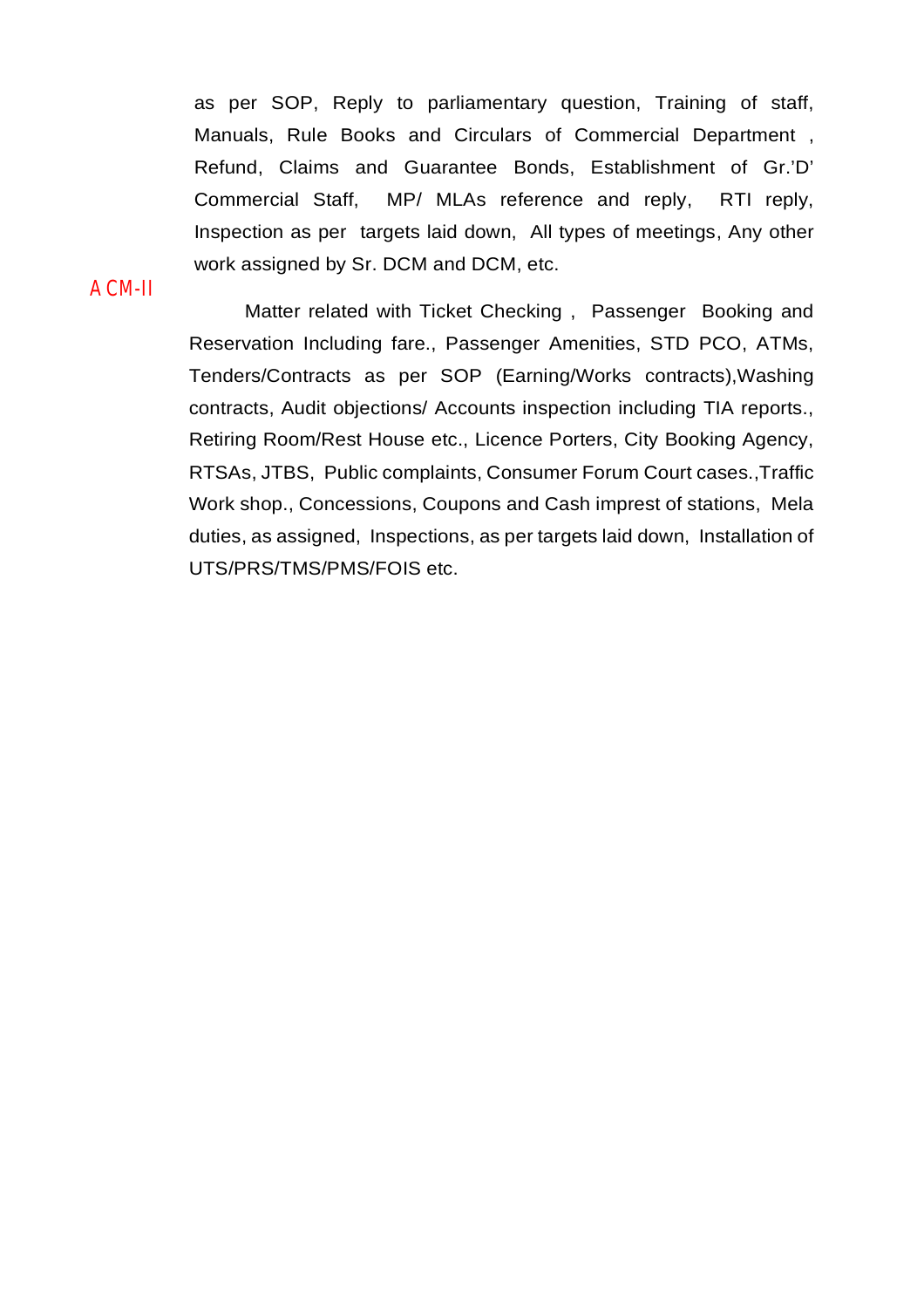### Procedure followed in decision making process including channel of supervision

The activities at the field unit level are supervised by the respective supervisors of front line offices. DCTI is overall incharge of ticket checking activities. CRS is responsible for PRS locations. CBS is responsible for booking offices. CPS & CGS are monitoring parcel & goods traffic activities. The extraordinary cases where decisions at these levels are not possible, the issue is referred to the higher authorities i.e. Assistant Commercial Manager.

Major decisions like policy decisions, staff welfare, creation of posts, additional assets, creation of facilities etc. are taken by the branch officer i.e. Sr. Divl. Commercial Manager, Ajmer The decision which are beyond the competency of the Sr. Divl. Commercial Manager is referred to Addl. Divl. Railway Manager or Divl. Railway Manager or the case is sent to zonal HQ for further disposal at higher level.

### **Targets and functions:**

Targets for various segments are being set by the zonal office for each division to follow during a particular financial year. The divisional unit and the field units are acting as per the target set by the zonal HQ. at Rly. Board level, certain parameters are set which are being followed by the different divisional unit and field units under the supervision and guidance of zonal HQ.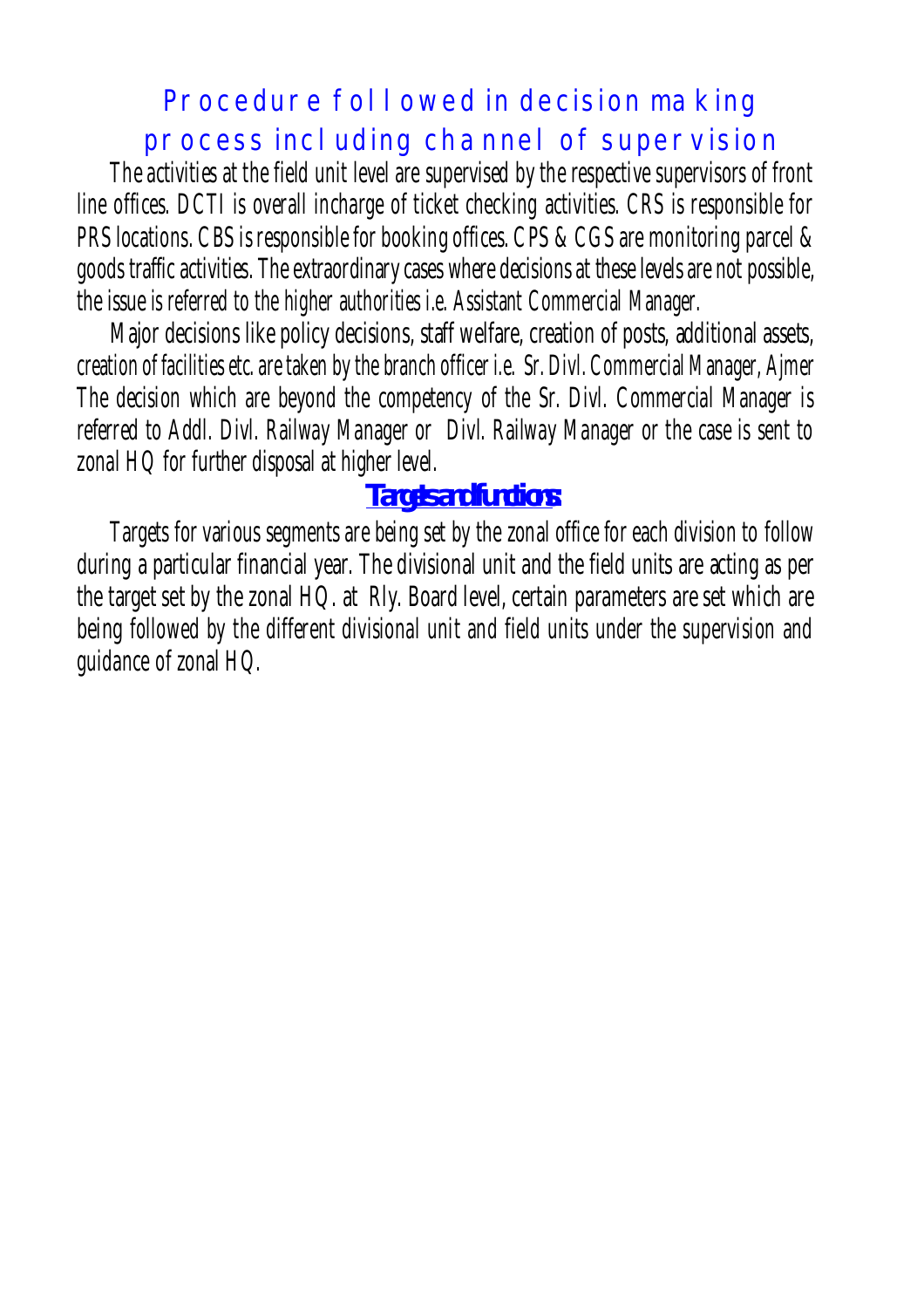Rules, Regulations, instRuctions, manuals and records held by it or under its control or used by its employees for discharging its function

#### Rules and Regulations:

- i) Railway Service Conduct Rule.
- ii) Disciplinary and Appeal Rule.
- iii) Hours of Employment Regulation.
- iv) Pass Rule.
- v) Leave Rule.
- vi) Pension Rule.

#### InstructIons and Manuals:

- i) Indian Railway Establishment manual.
- ii) Indian Railway Financial manual.
- iii) General Conditions of Contract and standard specification.
- iv) Commercial manual
- v) General and subsidiary rule
- vi) Accident Manual.
- vii) Indian Railway Store code.
- viii) Operating manual.
- ix) Various instructions issued by Railway Board & HQ from time to time.
- x) General Rule and Service Rules.
- xi) All circulars and instructions issued by Railway Board and Zonal Hqr.

### Statement of the categorieS of documentS that are held by it or under its control:

Codes, Manuals, Specification, site plans, court cases, public complaints, improvement of traffic, recovery of license fees, maintenance related documents, records, files pertaining to inspections at various levels and remedial action. The policy guidelines and instructions from board, corrections slips to various Codes & manuals. Internal correspondence to carry out official jobs, which are not relevant to public at large.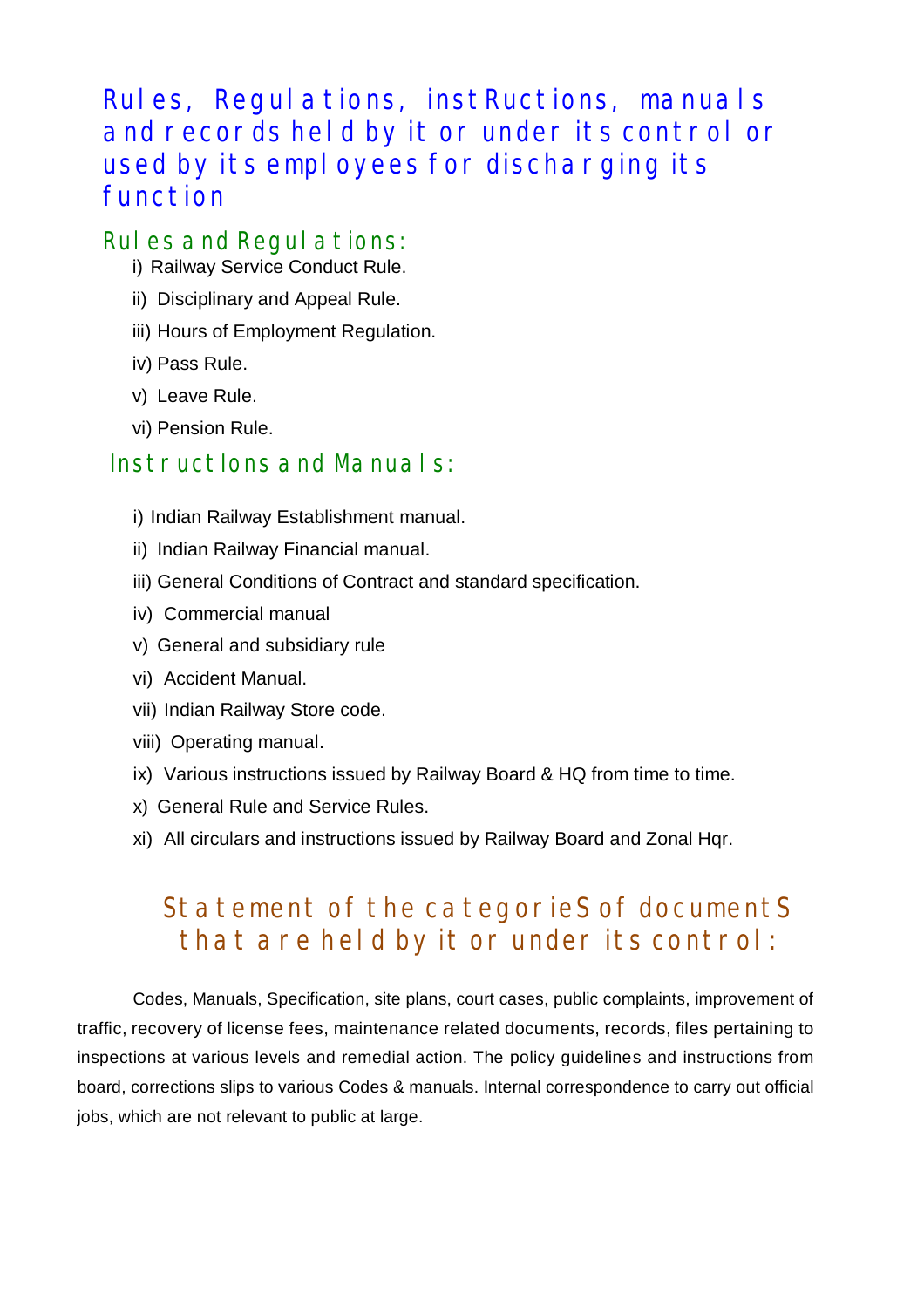Particulars of any arrangement that exist for consultation with or representative by the members of the public in relation to the formulation of its policy or implementation thereof:

For internal matters, there are arrangements for holding informal meetings, PNM etc. with the recognized trade unions at suitable intervals in which the various issues regarding establishment, operational aspects, staff welfares etc. are discussed and resolved accordingly. For public related matters, the branch officer of the division are holding meeting with the DRUCC, business, social, technical and educational institutions, state government officials, industrialist, recruitment authorities, daily passenger associations members and others public representatives.Divisional Railway Manager periodically holds meeting with the Divisional Railway Users Consultative Committee (DRUCC) and may hold press conference for dealing public issues. Besides, there is public relation organization in every divisional office through which representation is being accepted. For improvement of service and passenger amenities in passenger trains & stations, Railway administration accepts the various complaints and suggestions from the bonafied railway passengers and act accordingly for disposal thereof.

Statement of the board, council, committeeS and other bodies consisting of two or more persons constituted as its part or for the purpose of its advice, and as to whether meetings of those boards, committees and other bodies are open to the public, or the minutes of such meeting are accessible to public:

In Commercial department there is no such board, council, committee or other body exists.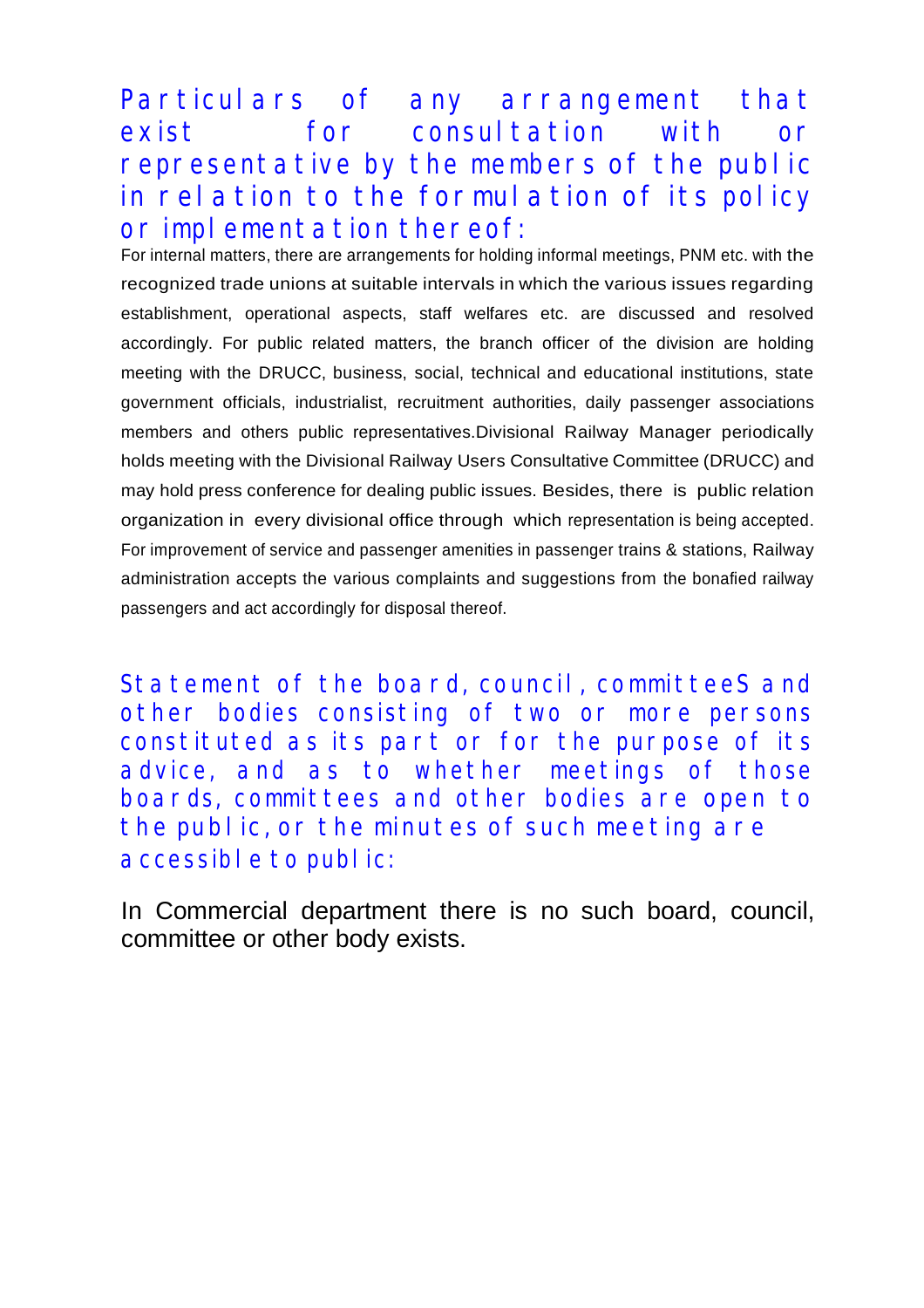The monthly remuneration received by each of its officers and Employees, including the system of compensation as provided in its A- OFFICERS

| S.N | Name                            | DESGN.       | Pay Band      |
|-----|---------------------------------|--------------|---------------|
|     | Sh. maheSh chand<br>ewal ia     | Sr.DCM       | 15600-39100/- |
|     | ShRI haRphool Singh<br>choudhry | dcm          | 15600-39100/- |
| 3   | shRI kamal shaRma               | <b>ACM-I</b> | 15600-39100/- |
| 4   | shri veerendra joshi            | ACM-II       | 15600-39100/- |

#### B- CommerCial inspeCtors

| S.N            | Name                     | DESGN.               | g.PAY    | Pay Band     |
|----------------|--------------------------|----------------------|----------|--------------|
| $\mathbf{1}$   | Sh. ANNAND P. ShRIVASTAV | CCI-ic               | 4800/-   | 9300-34800/- |
| 2              | Sh. AKhIL TANEJA         | CCI-DRm off.         | $4600/-$ | 9300-34800/- |
| $\mathfrak{Z}$ | Sh. Sanj ay KaKaRa       | CCI-aii stn.         | $4600/-$ | 9300-34800/- |
| $\overline{4}$ | Sh. Dhanraj              | <b>CCI-Complaint</b> | $4600/-$ | 9300-34800/- |
| 5              | Sh. DEEPAK ShARMA        | CCI- Court           | $4600/-$ | 9300-34800/- |
| 6              | Sh. R.S.SONI             | CCI-MJ               | $4600/-$ | 9300-34800/- |
| $\overline{7}$ | Sh. AShOK ShARMA         | CCI-abr              | $4600/-$ | 9300-34800/- |
| 8              | Sh. VIKAS MEENA          | $CCI$ -udz           | $4600/-$ | 9300-34800/- |
| 9              | Kishan LaL BunKar        | CCI-mvj              | $4600/-$ | 9300-34800/- |
| 10             | <b>SH GOVERDHAN RAM</b>  | <b>CCI-BHL</b>       | $4600/-$ | 9300-34800/- |
| 11             | Tara chand               | CCI-ct               | $4200/-$ | 9300-34800/- |
| 12             | Saroj kumar              | CMI-CT               | $4200/-$ | 9300-34800/- |
| 13             | R.K.Khatana              | cmi-ct               | $4200/-$ | 9300-34800/- |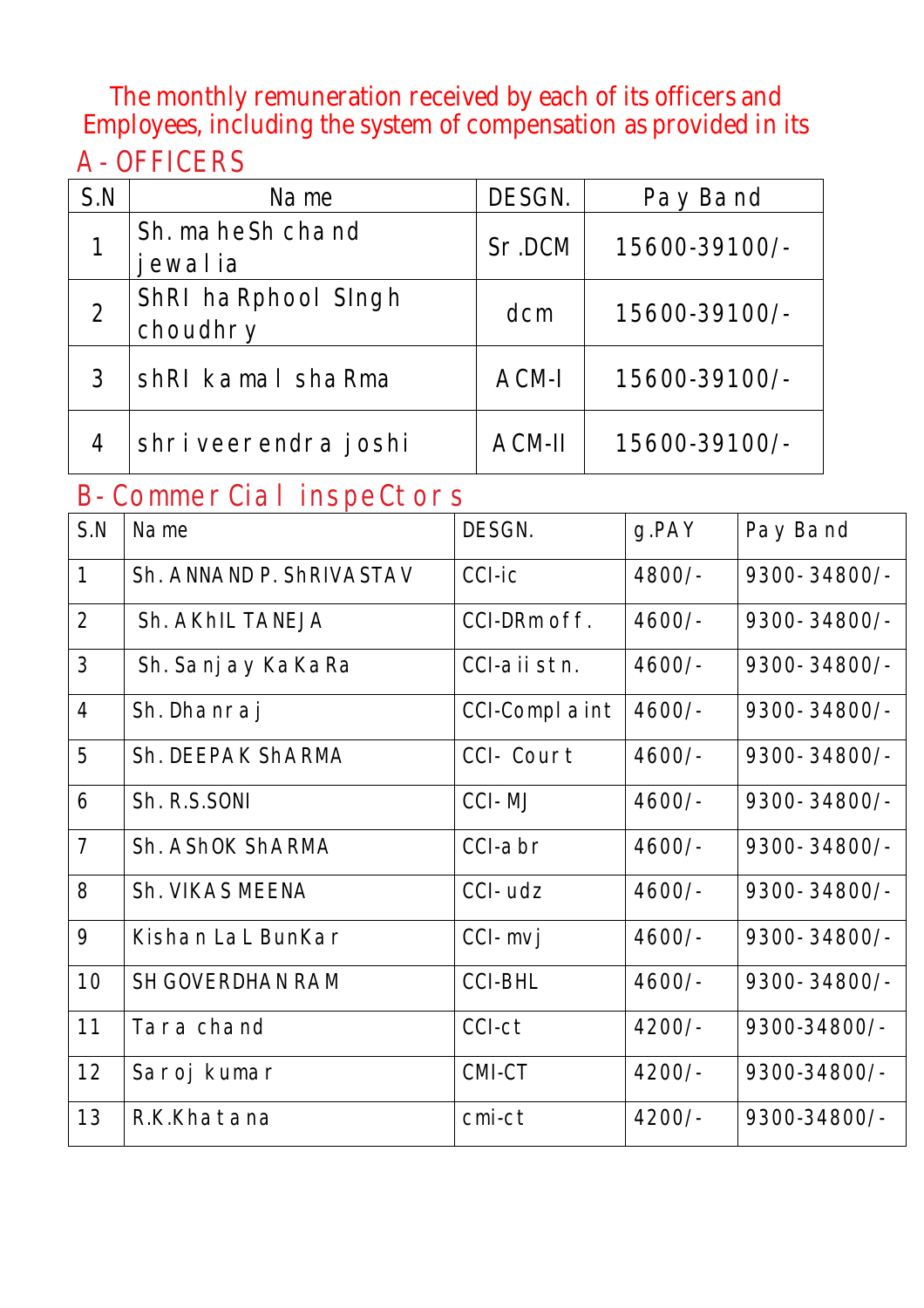## A directory of officers and employees:

## A- OFFICERS

| S.N            | Name                                                      | DESGN. | Mobil e    | RI <sub>y</sub> | <b>BSNL</b>   | Fax          |
|----------------|-----------------------------------------------------------|--------|------------|-----------------|---------------|--------------|
| 1              | Sh. maheSh<br>chand<br>ewalia                             | Sr.DCM | 9001196950 | 44200           | 0145--2420508 | 0145-2420508 |
| $\overline{2}$ | Sh.<br><b>HARPHOOL</b><br><b>SINGH</b><br><b>CHOUDHRY</b> | Dcm    | 9001196951 | 44202           |               |              |
| 3              | <b>SH. KAMAL</b><br><b>SHARMA</b>                         | ACM-I  | 9001196952 | 44204           |               |              |
| 4              | shri<br>veerendra<br>oshi                                 | ACM-II | 9001196953 | 44206           |               |              |

## B- CommerCial inspeCtors

| 1.  | Sh. ANNAND P. SHRIVASTAV | CCI-Incharge          | 9001196961 | 44210                    |
|-----|--------------------------|-----------------------|------------|--------------------------|
| 2.  | Sh. AKhIL TANEJA         | <b>CCI-DRM</b> office | 9001196962 | 44250                    |
| 3.  | Sh. Sanjay KAKARA        | <b>CCI-AII</b>        | 9001196964 | 44220                    |
| 4.  | Sh. Dhan Raj Meena       | <b>CCI-Complaint</b>  | 9001196984 | 44214                    |
| 5.  | Sh. DEEPAK Sharma        | <b>CCI-COURT</b>      | 9001196986 | 44210                    |
| 6.  | Sh. R.S.SONI             | <b>CCI-MJ</b>         | 9001196987 | 49412                    |
| 7.  | Sh. AShOK ShARMA         | <b>CCI-ABR</b>        | 9001196965 | 45200                    |
| 8.  | <b>Sh. VIKAS MEENA</b>   | <b>CCI-MVJ</b>        | 9001196970 | $\overline{\phantom{a}}$ |
| 9.  | Sh. Kishan LaL BunKar    | CMI-UDZ               | 9001196968 | 43200                    |
| 10. | <b>SH GOVERDHAN RAM</b>  | <b>CCI-BHL</b>        | 9001196969 | 42200                    |
| 11. | Sh. Bhai Ashutosh        | CS-IT                 | 9001196971 | 44250                    |
| 12. | SH. Suresh Kapoor        | CGS-IT                | 9001196960 | 44250                    |
| 13. | Sh. Ashok Chouhan        | PRI                   | 9001196972 |                          |
| 14. | Sh. Murlidhar            | CS/BGKG               | 9001196983 |                          |
| 15. | Sh. Ram Swaroop Meena    | <b>CS/Debit-Cell</b>  | 9214894075 | 44248                    |
| 16. | Sh. N.C.Agarwal          | <b>CS/BNGS</b>        | 9001196981 |                          |
| 17. | Sh. Ashok Rajoria        | CS/RPZ                | 9414227539 |                          |
| 18. | Sh Alok Sexsena          | OS/COMM.              | 9001196974 |                          |
| 19. | Sh B.S.Chauhan           | COS /COMM.            | 9001196973 |                          |
| 20. | Sh. Manphool Meena       | CTI/MJ                | 9001196991 |                          |
| 21. | Sh Nand Ram              | <b>DCTI</b>           | 9001196989 | 44222                    |
| 22. | Sh. Vinod Jyotiana       | <b>CTI- AMENITIES</b> | 9001196990 | 44224                    |